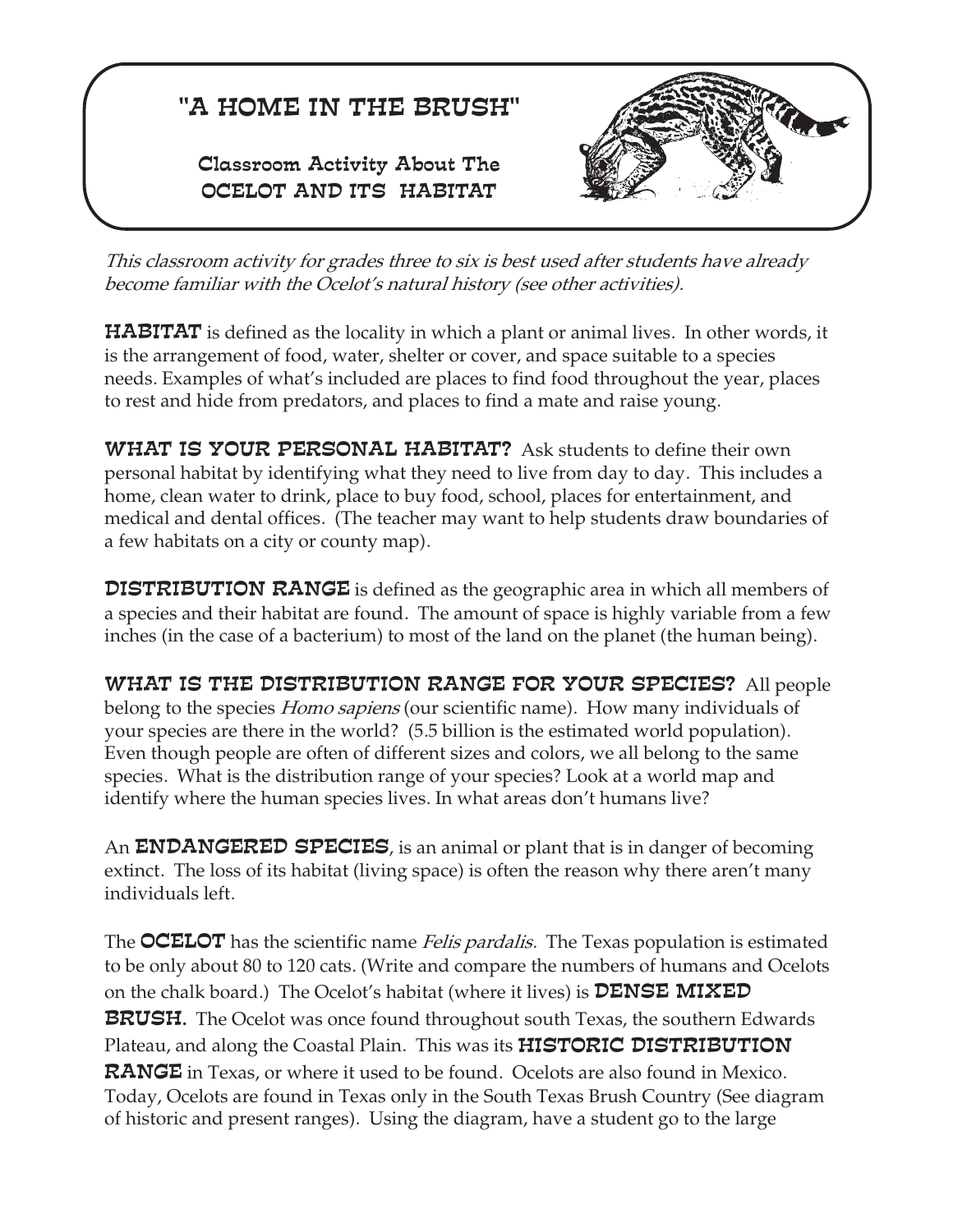classroom world and state maps and outline to the class the Ocelot's historic and present ranges in Texas. How does its present distribution range compare to that of the human species?

Within the South Texas Brush Country region*,* what are the Ocelot's **HABITAT NEEDS**? Based on what you already know about the life history of the Ocelot, what specifically does this endangered species need to survive? Ask students to make a list. The list should include: dense brush in which to hide and prepare a den for their kittens, places to hunt where small mammals are available, and native brush country free from human disturbance.

**LOSS OF HABITAT** is the most severe threat to the survival of the Ocelot. What are some of the reasons habitat is gone? Ask students to think about what kinds of human activities alter natural areas. The following are the most important threats for this species. LOSS OF NATIVE RANGELAND HABITAT due to land clearing for production of vegetables, citrus, sugarcane, cotton and other crops.

 $\mathtt{URBANIZATION}$ , or the growth of towns and cities, has replaced habitat with buildings and roads. A very important problem for the Ocelot, and for most Texas endangered species, is  $_{\rm LACK}$  OF AWARENESS about their natural history and habitat needs. Many people have never heard of the Ocelot.

### PROBLEM SOLVING ACTIVITY

*(This exercise should be done after students have become familiar with the Ocelot by completing other activities.)*

*Instructions to the Students:* Now that you have completed several activities in this unit you are now ready to be an **OCELOT BIOLOGIST**. You understand a great deal about the natural history of these cats and what they need to survive. As a biologist, you must now **MAKE RECOMMENDATIONS** to city, county, state, and federal officials about how to save this endangered species. Let's do an exercise to come up with some ideas.

*Instructions to the Teacher:* Break the class into groups and instruct them to spend fifteen minutes  $\mathtt{BRAINSTORMING}$  ideas about how to help the Ocelot. Appoint a recorder for each group to list the five best ideas the group has. When time is up, reassemble the class and share ideas. As the teacher, you may want to lead the student's suggestions toward the following management practices that are being used today to keep the Ocelot from disappearing from Texas.

### PROTECT EXISTING HABITAT

So much of the Ocelot's habitat has been lost that each remaining area is very important to the survival of the species. A large area of important habitat is protected within the Laguna Atascosa National Wildlife Refuge near Rio Hondo. About 30 to 35 Ocelots live in the chaparral remaining at or near the refuge. Other areas with Ocelot habitat include the Santa Ana National Wildlife Refuge near Alamo, Bentsen-Rio Grande Valley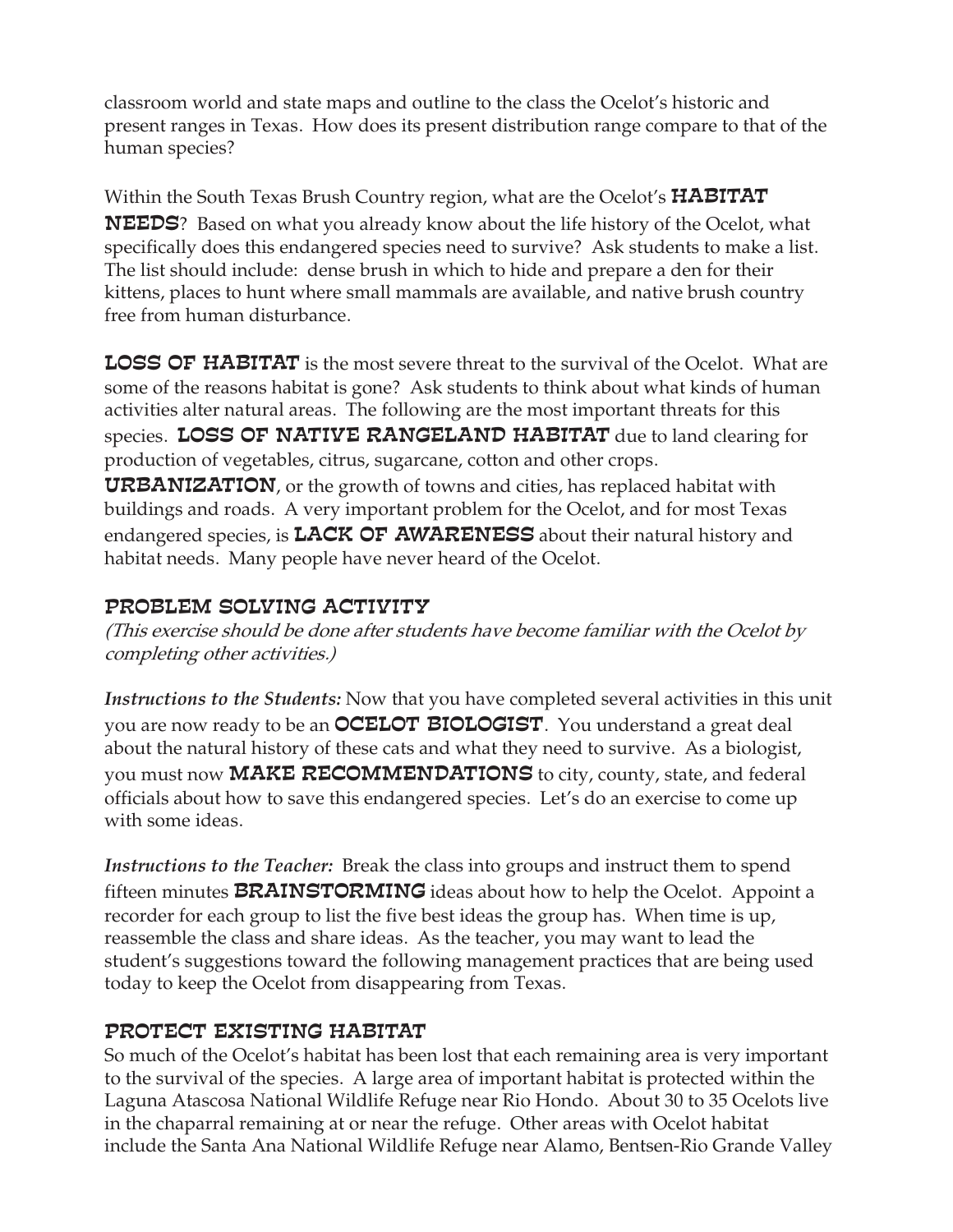State Park near Mission, Las Palomas Wildlife Management Area near Edinburg, and Audubon's Sabal Palm Grove Sanctuary near Brownsville.

### HABITAT MANAGEMENT AND RESTORATION--WORKING WITH FEDERAL, STATE, AND PRIVATE LANDOWNERS

Some Texas landowners are doing a good job of protecting Ocelot habitat. Recently, Texas Parks and Wildlife Department, The Nature Conservancy of Texas, and local landowners have joined in a cooperative effort to restore habitat for the Ocelot, Jaguarundi, migratory songbirds, and other rare species in the Lower Rio Grande Valley. The project involves planting trees, shrubs and other native plants to create new habitat. The new habitats will create corridors that connect areas of existing habitat. The brush corridors will help Ocelots travel more easily between scattered areas of dense brush.

### RESEARCH PROGRAMS

Biologists are studying Ocelots to learn more about how they reproduce and raise their young, and how they move within and between habitats. Since Ocelots are so difficult to observe in the wild, biologists attach to the cats special collars that emit sounds. These sounds can be heard with special instruments. By following these sounds, biologists can track the movements of Ocelots wearing these collars. Biologists also use night vision cameras to take pictures of Ocelots moving around in the dark.

### ENVIRONMENTAL EDUCATION

Everyone can help Ocelots by learning about their natural history and conservation needs and sharing this information with others. Well informed students can teach their parents, brothers and sisters, and friends all about these beautiful cats. Understanding the life history of the Ocelot will help build support for efforts to help this endangered animal survive.

Following the presentation of ideas and subsequent discussion, you may want to have the students  $\mathtt{TAKE}$  ACTION and write to government officials or write a letter to the editor of the newspaper expressing their concerns for the Ocelot, along with the recommendations they have for saving this endangered species.

> *Prepared by Texas Parks and Wildlife Department Endangered Resources Branch*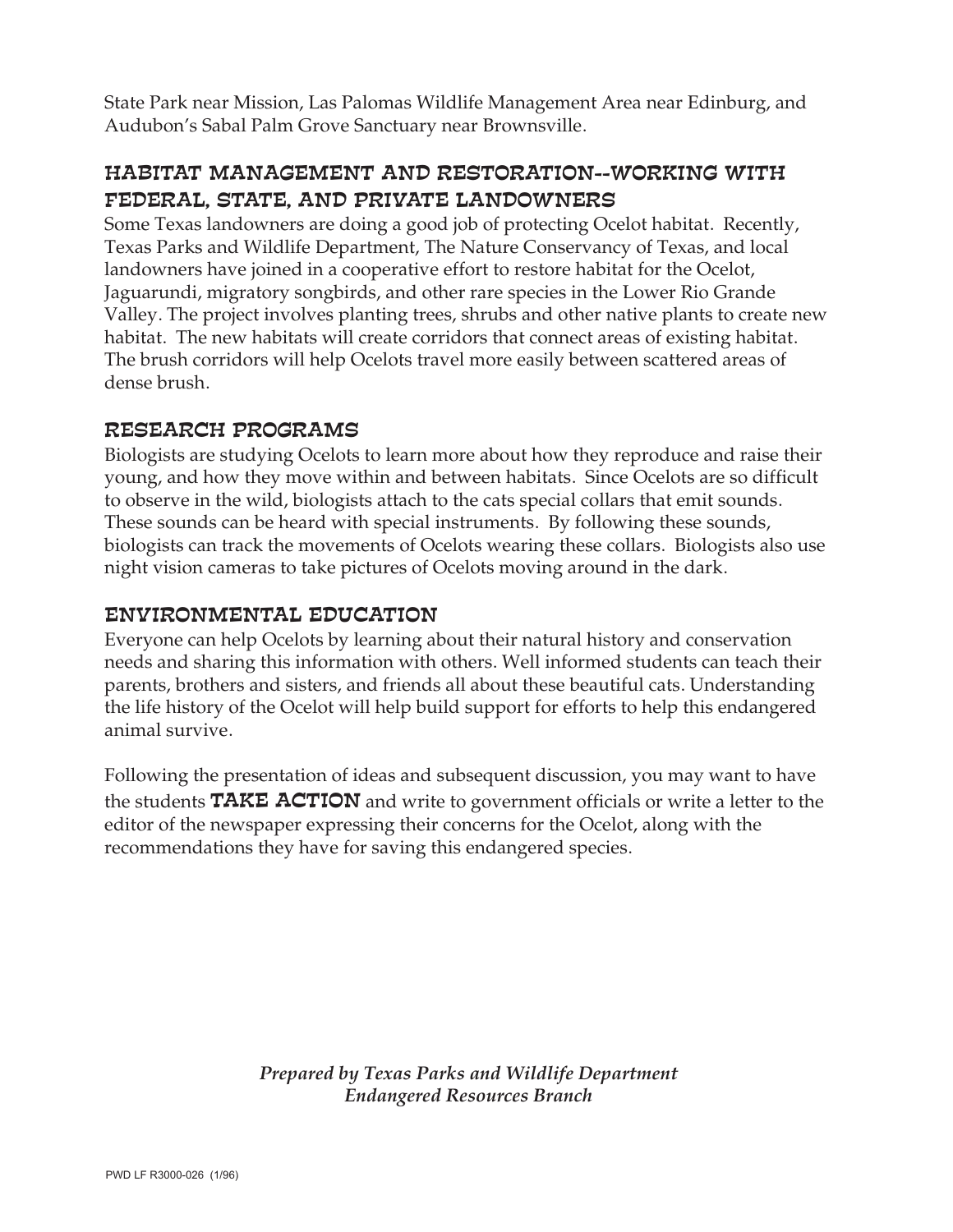# OCELOT DISTRIBUTION IN TEXAS





### Present Range

Historic Range (based on known county records)

Map only shows Texas range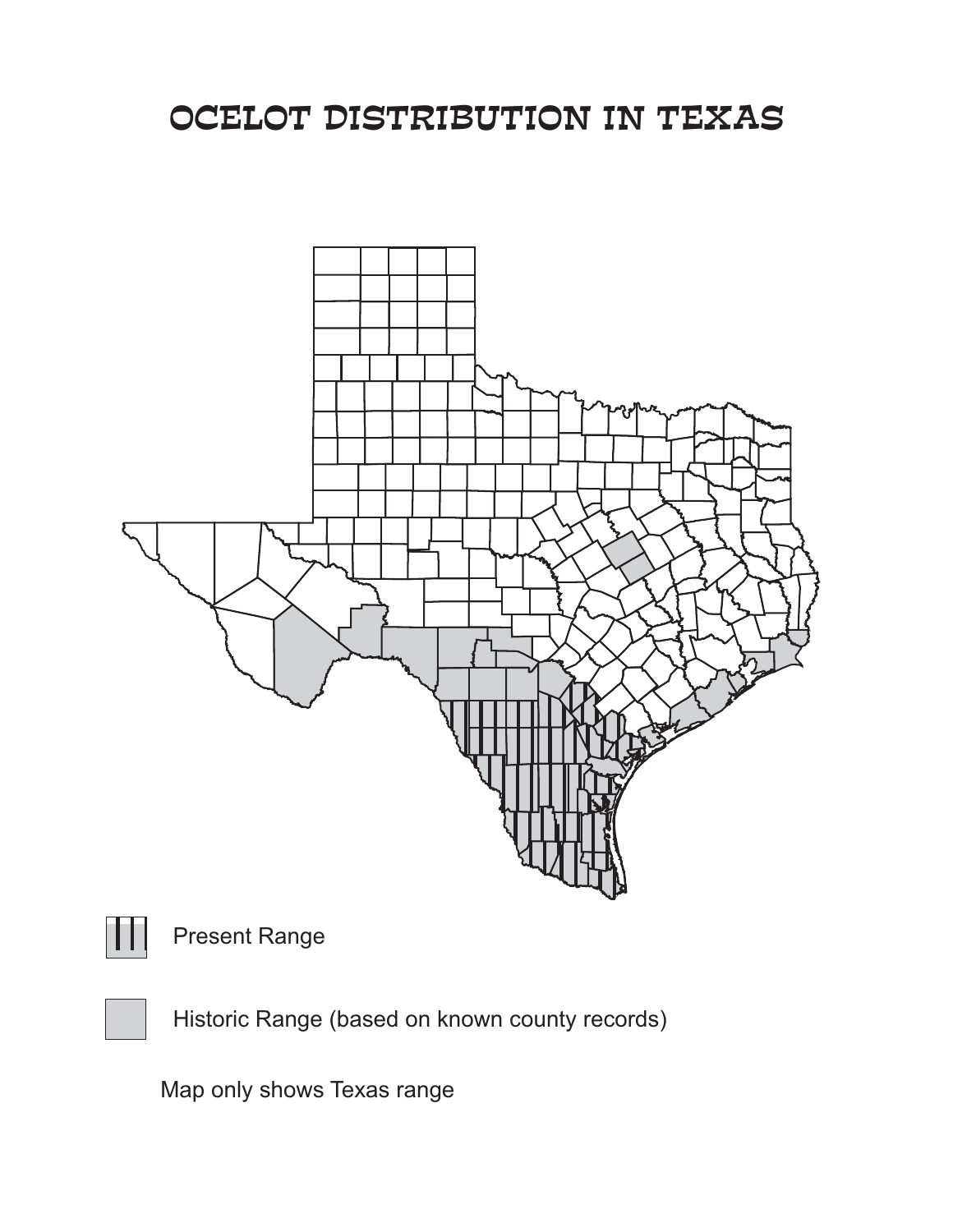### The Thicket Game

### Objectives:

Students will: 1. become familiar with the habitat requirements of the Ocelot and Jaguarundi, two endangered south Texas cats, and 2. understand how adaptations such as camouflage contribute to the survival of an animal.

### Method:

Students "become" a Jaguarundi, an Ocelot, or an animal eaten by these cats (prey) in a version of hide and seek.

### Background:

Animals are adapted to their environments in order to survive. Historically, the South Texas Plains supported grassland or savannah type vegetation with dense mixed brush along dry washes and flood plains of the Rio Grande. These shrublands of the lower Rio Grande Valley provide habitat for the Jaguarundi and Ocelot. These cats depend on areas of dense brush for shelter and escape cover. Ocelots and Jaguarundis hunt rabbits, small rodents, and birds.

#### Materials:

#### Blindfolds

Outdoor area like a thicket or other vegetated area, free of poisonous plants and other hazards, where students can safely hide.

#### Procedure:

1. Take the class to a "thicket."

2. Blindfold one student who will be the "prey." The other students are "Ocelots" and "Jaguarundis". The prey slowly counts to 20 while the Jaguarundis and Ocelots hide. The hiding cats must be able to see some part of the prey at all times.

3. After counting, the prey removes the blindfold and looks for predators. The prey can turn around, squat and stand on tip-toe, but not walk or change location. The prey should see how many cats he or she can find, identify them out loud, and describe where they are. When identified, the cats come to the prey's location and wait until the next round, when they will become prey. They are not to tell the original prey where anyone else is hiding.

4. When the prey cannot see any more cats, a new round starts. All of the prey put on blindfolds. Prey should be in close proximity to each other. Each prey has the same motion restriction that the original prey had. The original prey again counts aloud to 20. All of the remaining Ocelots or Jaguarundis must move at least ten feet closer to the prey. Those remaining cats still try to remain hidden. All the prey remove their blindfolds and take turns naming the students they can see.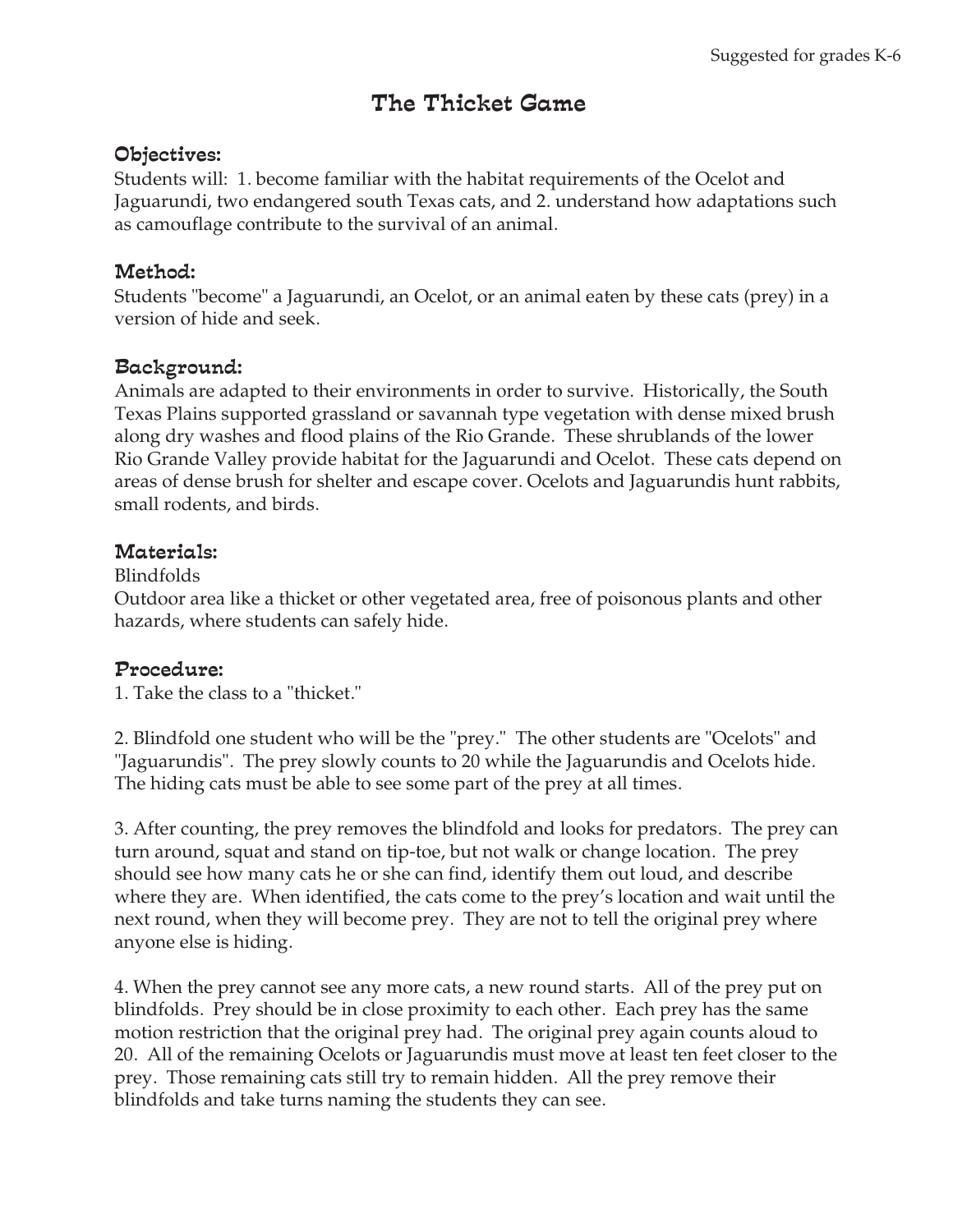5. Play as many rounds as necessary until only one or two students are left hidden. At that time, have the remaining cats stand up and identify themselves. It may be surprising how close the cats got to the prey without being detected.

6. Do the activity one or two more times.

7. Discuss what made the Ocelot and Jaguarundi successful in getting close to the prey. Talk about how important the brush cover is for concealment. What would happen to the cats if the dense brushland was cleared for farmland or cities? Be sure the students understand that the endangered cats of south Texas are dependent on their habitats for survival.

**Note:** Follow this activity with the *Shrinking Habitat* activity to further explore the cat's loss of habitat.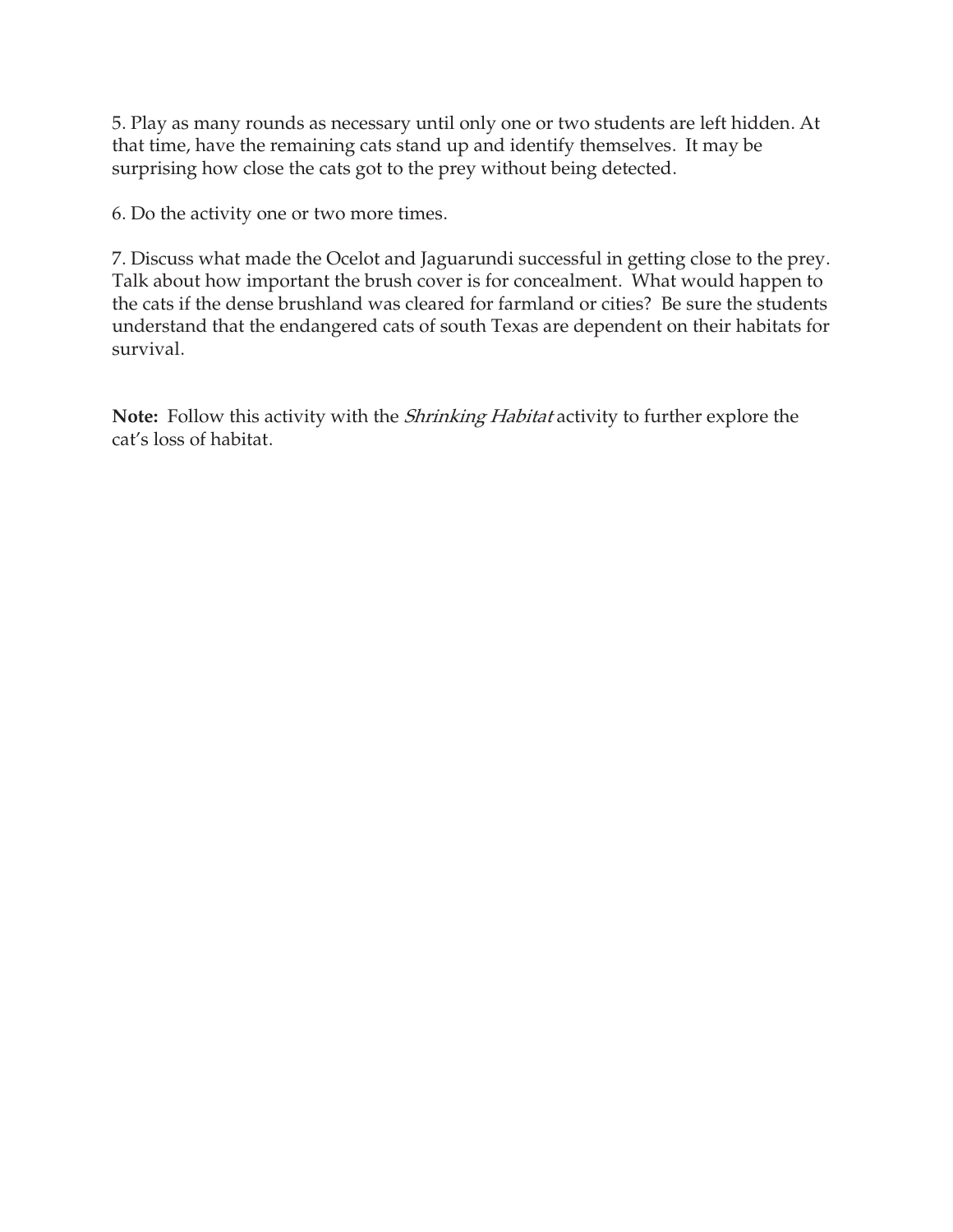### Shrinking Habitat

### Objectives:

Students will be able to: 1. describe some effects of land alteration by humans on plants and animals previously living in the area, 2. evaluate the importance of suitable habitat for wildlife, 3. recognize that loss of habitat is the greatest threat to the Ocelot and Jaguarundi in south Texas.

### Method:

Students simulate a process of shrubland development in a physically involving activity.

### Background:

All around us, and all over the planet, wildlife habitat is being lost. Whenever an area of land is paved for a shopping center, divided and excavated for homes for people, and sometimes when it is plowed to grow a crop, animals loose their homes and their sources of food and water. Students can observe this phenomenon near their homes and schools or at least in their region. This process is happening in large and small ecosystems and small all over the earth. When their habitat is lost, some animals can move to find suitable habitat elsewhere, others cannot.

Historically in Texas, the South Texas Plains supported grassland or savanna type vegetation with dense mixed brush along dry washes and flood plains of the Rio Grande. The most fertile of these soils grow the thickest brush, which provides habitat for the Ocelot and the Jaguarundi, two rare south Texas cats. Over the past 60 years, the fertile soils of the lower Rio Grande Valley have been plowed for production of vegetable, citrus, sugar cane, cotton, and other crops. Habitat has also been lost to urban and industrial development. Today, less than 5% of the original vegetation that the Ocelot and Jaguarundi depend on remains.

The major objective of this activity is for students to simulate some of the potential impacts of land development on the habitat of the endangered south Texas cats, to recognize that this process is one that is taking place in areas all over the planet, and to understand that loss of habitat is generally considered to be the most critical problem facing wildlife today.

### Materials:

Green and blue construction paper Classroom desks, tables or chairs Five or six large bed sheets or blankets for a student group of about 25.

### Procedure:

1. Review with the students the elements comprising habitat ( **food, water, shelter and space arranged suitably for the particular animal**). After some discussion to make sure that the elements of habitat are clearly in mind, tell the students that in this activity they will "become" an Ocelot (and/or a Jaguarundi) in its habitat.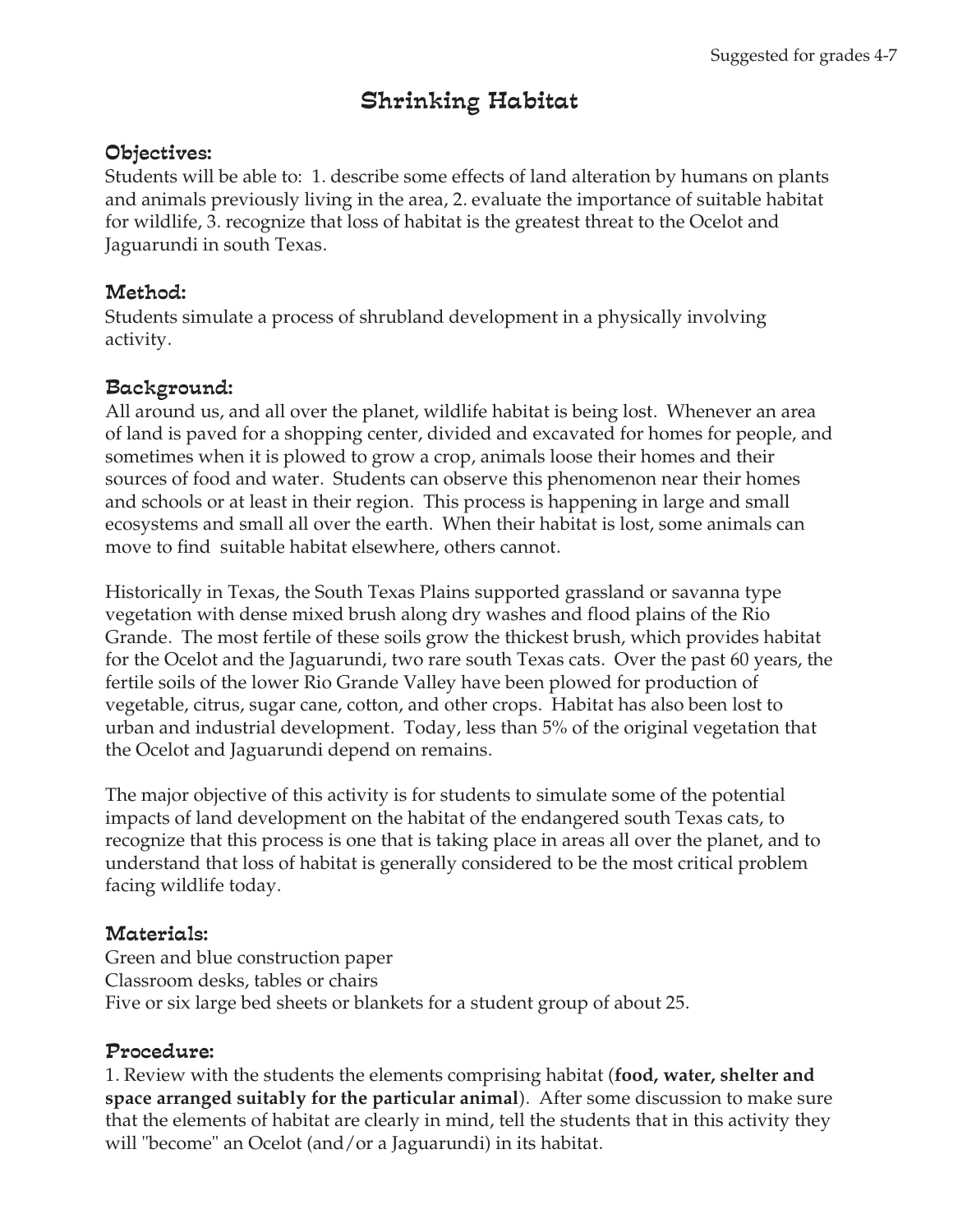2. Divide the students into three groups: Ocelot, vegetation (dense brush), and people who will be land developers. Plan for three times as much vegetation as Ocelots, with a small number of developers in proportion to the other groups. An example would be: two developers, four Ocelots, and 12 students to represent the dense brushland.

3. Establish a large area (either in the classroom with tables, chairs, and desks moved away, or outside) that can be used to simulate the Ocelots' habitat before development. The "land developers" are to stay on the sidelines at this time, simply observing the undeveloped land and its inhabitants - or meeting on their own, nearby, to make plans for development.

4. Provide each Ocelot with:

- ~ three students portraying vegetation for the dense cover the Ocelot needs
- ~ one desk or chair to use as a "den" (or string or hula hoops)
- ~ three pieces green construction paper to represent the Ocelot's food (rabbits, birds, and small rodents)
- ~one piece of blue construction paper to represent water

5. Ask the "vegetation" to arrange themselves in the habitat area. Have the Ocelot move in and establish their dens. The Ocelot should spread their food (green paper) and water source (blue paper) around the habitat area.

6. Once all the animals are established in their habitats, it is time for the developers to enter the picture. These developers have been given the opportunity to create a housing and shopping area in this region of the Rio Grande Valley. The developers have three to seven minutes to complete construction, using the sheets and blankets to build the housing and shopping areas. They may remove the vegetation, the Ocelots' dens (represented by the desks), or the food and/or water, but they can only disturb one third of the habitat area. When the development is complete, the developers may explain what they did and why.

7. Once they have constructed their development, engage all of the students in discussion of what happened. What actions took place? With what consequences? Would or did any animals die? From what causes? Could they have developed several scattered small areas instead of one large area, or vice versa, with what effects? Would it have reduced negative consequences for wildlife if they put the development in a different area of the habitat? Rather than negative consequences, were there any positive consequences? If so, what were they? How were they achieved?

Ask the students to consider and discuss what seemed realistic about the activity and what did not. For example, sometimes development can take place that enhances the area for some kinds of wildlife. Often, however, it will not be the same kinds of wildlife that were in the area before development. Planners and developers can sometimes add to the vegetation in an area, creating additional shelter and food for some kinds of wildlife, and make water sources available under some conditions, if there is insufficient water in the area.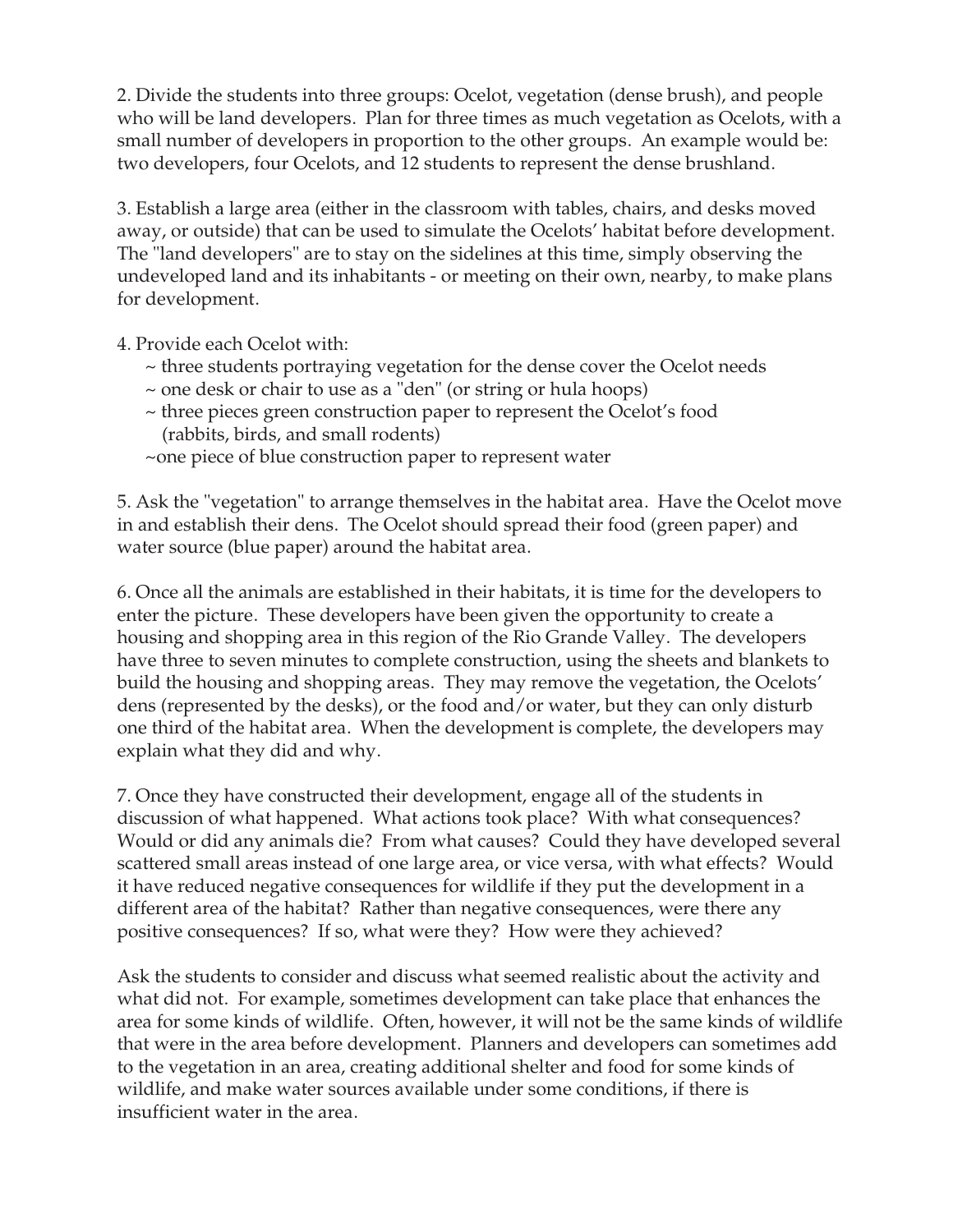8. Ask the students to summarize some of the possible impacts on wildlife from human activities like development of land areas. How are the endangered cats of south Texas affected by development in or near their habitat? What choices, if any, are there to build in previously underdeveloped areas? What tradeoffs are involved, for example, in developing vacant areas within communities rather than undeveloped area outside of the community? Discuss loss of habitat as something that is affecting wildlife all over the planet. What are some local examples students can think of?

Ask the students to summarize the importance of suitable habitat for the survival of the Ocelot, Jaguarundi and other wildlife. Discuss the students' concerns and recommendations. Make the point that for the Ocelot and Jaguarundi, recovery efforts focus on maintenance and creation of suitable habitat. Tracts of at least 100 acres of isolated dense brush, or 75 acres of brush interconnected with other habitat tracts by brush corridors, are very important for the survival of these cats. Even tracts as small as five acres, when adjacent to larger areas of habitat may be used by the cats. Conservation of remaining habitat as well as maintenance or creation of brush corridors connecting these habitats are necessary for the survival of the Ocelot and Jaguarundi in Texas.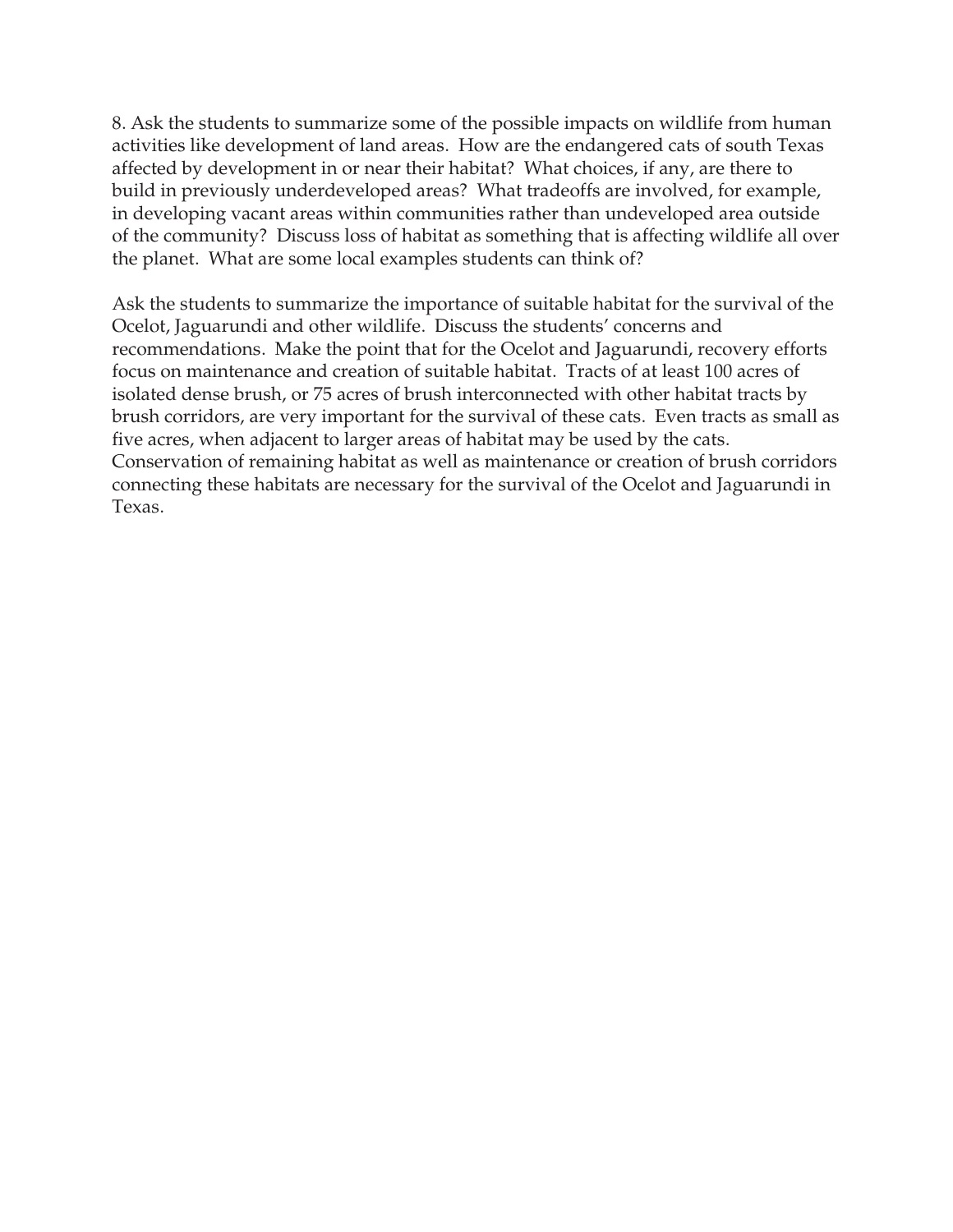### **A Rare Cat in South Texas**

Directions: Read the following story to learn about the Jaguarundi. The words in black capital letters are hidden in the wordfind. Can you find them? Good luck!

The **JAGUARUNDI**, who makes its home in the **CHAPARRAL** of **SOUTH TEXAS**, is considered the rarest cat in the state. It is about as big as a large house cat with a long tail, short legs, small flat head, and round ears. The Jaguarundi's **COAT** is all one color and is either **GRAY** or **REDDISH-BROWN**.

The Jaguarundi **HUNTS** among the tangled **BRUSH** of the **RIO GRANDE VALLEY** in search of **PREY**. It moves in a quick **WEASEL-LIKE** manner. Of all the cats, the Jaguarundi excels in ability to jump, and reportedly springs off the ground into the air when attempting to **CAPTURE** low-flying **BIRDS**. In addition to being an agile **CLIMBER**, the unusual Jaguarundi **SWIMS** to feed on **FISH**, **FROGS**, and **CRAYFISH**.

The Jaguarundi is **ENDANGERED** because much of its dense brush habitat has been cleared for **CROPLAND** and **CITIES**. **BIOLOGISTS** and **LANDOWNERS** are working together to **CONSERVE** the native brushlands that remain, and to replant woody plants to provide safe travel **CORRIDORS** between larger areas of **HABITAT**.



W O C L I M B E R E L T H P E C R A S I B N I E T O

A N S M V O R E B Y C H S I J A M U N I A P X O U F F I E G S T D C O T A G O R F A N K E D Q U R L N G E H D Y R U S L L J A G U A R U N D I R V E C I S H R C R A Y F I S H E Y S T C R R I O B T N E I T A A I F R O W M U R E F I S H H A E C H O J K L T U Z B O L W E B I D S G I N O T U S M L I P R E Y I P D I G E W D G A I N R E O Y E Y X E T A W D N A E L B T R B E N D A N G E R E D X C H A V S W I M S S F I A A C A F I E E T S L I N A X M E J T U R L D E S O T N Y S E N R I G R O A C S T Y C I L C N D A O V L WD K E D U G R A Y S T O H C I R E J E F R T S B O E E U L T S C O N E P Y R A T S O A L N T E C A R G I V A L E Z M I C K D A R H U L P S T V E N O S A I Y A G I H C A V H W E K I L S Y L A N D O W N E R S Y L O K B X E R A T L O D A S T A H N D E F S A I T A L Y E D A U K P L S C O A T I N F E R V U E R L S B E Z S P R A T A M N E R K I B D A I G H T R E P W R Y A C A P T U R E I C S O Y R D I N U A C V F O K U W I H B I O D R S U A Y R T T I Y W E N G E M L A S E F R O G S L A R E D D I S H B R O W N A Y U G I H T S A W E X I L R V E A S H L Y O U F L O H U N T S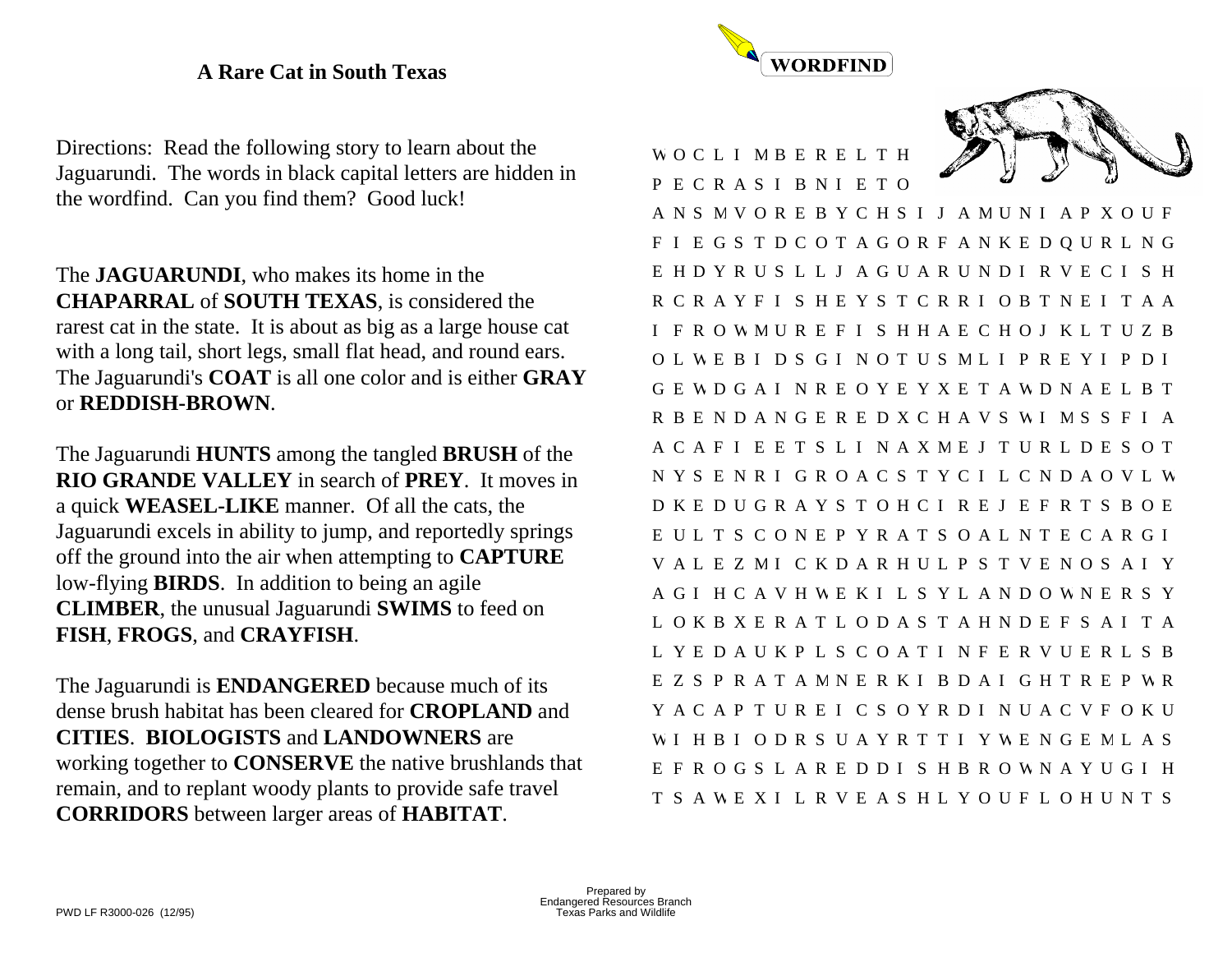### **A Rare Cat in South Texas**

Directions: Read the following story to learn about the Jaguarundi. The words in black capital letters are hidden in the wordfind. Can you find them? Good luck!

The **JAGUARUNDI**, who makes its home in the **CHAPARRAL** of **SOUTH TEXAS**, is considered the rarest cat in the state. It is about as big as a large house cat with a long tail, short legs, small flat head, and round ears. The Jaguarundi's **COAT** is all one color and is either **GRAY** or **REDDISH-BROWN**.

The Jaguarundi **HUNTS** among the tangled **BRUSH** of the **RIO GRANDE VALLEY** in search of **PREY**. It moves in a quick **WEASEL-LIKE** manner. Of all the cats, the Jaguarundi excels in ability to jump, and reportedly springs off the ground into the air when attempting to **CAPTURE** low-flying **BIRDS**. In addition to being an agile **CLIMBER**, the unusual Jaguarundi **SWIMS** to feed on **FISH**, **FROGS**, and **CRAYFISH**.

The Jaguarundi is **ENDANGERED** because much of its dense brush habitat has been cleared for **CROPLAND** and **CITIES**. **BIOLOGISTS** and **LANDOWNERS** are working together to **CONSERVE** the native brushlands that remain, and to replant woody plants to provide safe travel **CORRIDORS** between larger areas of **HABITAT**.

|              | WORDFIND |              |                     |  |         |             |              |  |  |      |                |              |  |                     |                |  |  |                   |              |                            |       |              |                   |
|--------------|----------|--------------|---------------------|--|---------|-------------|--------------|--|--|------|----------------|--------------|--|---------------------|----------------|--|--|-------------------|--------------|----------------------------|-------|--------------|-------------------|
|              |          |              | CLIMBER             |  |         | $\bf I$     |              |  |  |      |                |              |  |                     |                |  |  |                   |              |                            |       |              |                   |
|              |          |              |                     |  |         | $\mathbf R$ |              |  |  |      |                | ${\bf S}$    |  |                     |                |  |  |                   |              |                            |       |              |                   |
|              |          |              |                     |  |         | D           |              |  |  |      |                | $\mathbf O$  |  |                     |                |  |  |                   |              |                            |       |              |                   |
|              |          |              |                     |  |         | S           |              |  |  |      |                |              |  | J A G U A R U N D I |                |  |  |                   |              | $\mathbf C$<br>$\mathbf I$ |       |              | H                 |
| $\mathbf I$  |          |              | <b>RCRAYFISH</b>    |  |         |             |              |  |  | FISH |                | T            |  |                     |                |  |  |                   |              | T                          |       |              | $\mathbf{A}$<br>B |
| $\mathbf O$  |          |              |                     |  |         |             |              |  |  |      |                | $\mathbf T$  |  |                     |                |  |  | PREYI             |              |                            |       |              | $\mathbf I$       |
| G            |          | W            |                     |  |         |             |              |  |  |      |                | E            |  |                     |                |  |  |                   |              | E                          |       | B T          |                   |
| $\mathbf R$  |          |              | ENDANGEREDX         |  |         |             |              |  |  |      |                |              |  |                     |                |  |  | S W I M S S       |              |                            |       |              | I A               |
| $\mathbf{A}$ |          | $\mathbf{A}$ |                     |  |         |             |              |  |  |      |                | $\mathbf{A}$ |  |                     |                |  |  |                   |              |                            |       |              | O T               |
| ${\bf N}$    |          | S            |                     |  |         |             |              |  |  |      | C S            |              |  |                     | $\mathcal{C}$  |  |  |                   |              |                            |       | L            |                   |
| ${\bf D}$    |          | E            |                     |  | G R A Y |             |              |  |  |      | $\overline{O}$ |              |  |                     | ${\bf R}$      |  |  |                   |              |                            |       | $\mathbf{O}$ |                   |
| E            |          | L            |                     |  |         |             |              |  |  |      | $\mathbf R$    |              |  |                     | $\overline{O}$ |  |  |                   | $\mathsf{C}$ |                            |       | $\mathbf G$  |                   |
| $\mathbf V$  |          | L            |                     |  |         |             | $\mathbf C$  |  |  |      | $\mathbf R$    |              |  |                     | $\, {\bf P}$   |  |  |                   | $\mathbf O$  |                            |       | $\mathbf I$  |                   |
| $\mathbf{A}$ |          | $\bf I$      |                     |  |         |             | H            |  |  |      | $\mathbf I$    |              |  |                     |                |  |  | <b>LANDOWNERS</b> |              |                            |       |              |                   |
| L            |          | K            |                     |  |         |             | $\mathbf{A}$ |  |  |      | ${\bf D}$      |              |  |                     | A              |  |  |                   | S            |                            |       | $\mathbf T$  |                   |
| L            |          | E            |                     |  |         |             | P            |  |  |      | COAT           |              |  |                     | N              |  |  |                   | E            |                            |       |              | S B               |
| ${\bf E}$    |          |              |                     |  |         |             | $\mathbf A$  |  |  |      | $\mathbf R$    |              |  |                     | D              |  |  |                   | $\mathbf R$  |                            |       |              | $\mathbf R$       |
| Y            |          |              | CAPTURE             |  |         |             |              |  |  |      | S              |              |  |                     |                |  |  |                   | $\mathbf V$  |                            |       |              | $\mathbf U$       |
|              |          |              |                     |  |         |             | $\mathbf R$  |  |  |      |                |              |  |                     |                |  |  |                   | E            |                            |       |              | S                 |
|              |          |              | FROGS AREDDISHBROWN |  |         |             |              |  |  |      |                |              |  |                     |                |  |  |                   |              |                            |       |              | H                 |
|              |          |              |                     |  |         |             | L            |  |  |      |                |              |  |                     |                |  |  |                   |              |                            | HUNTS |              |                   |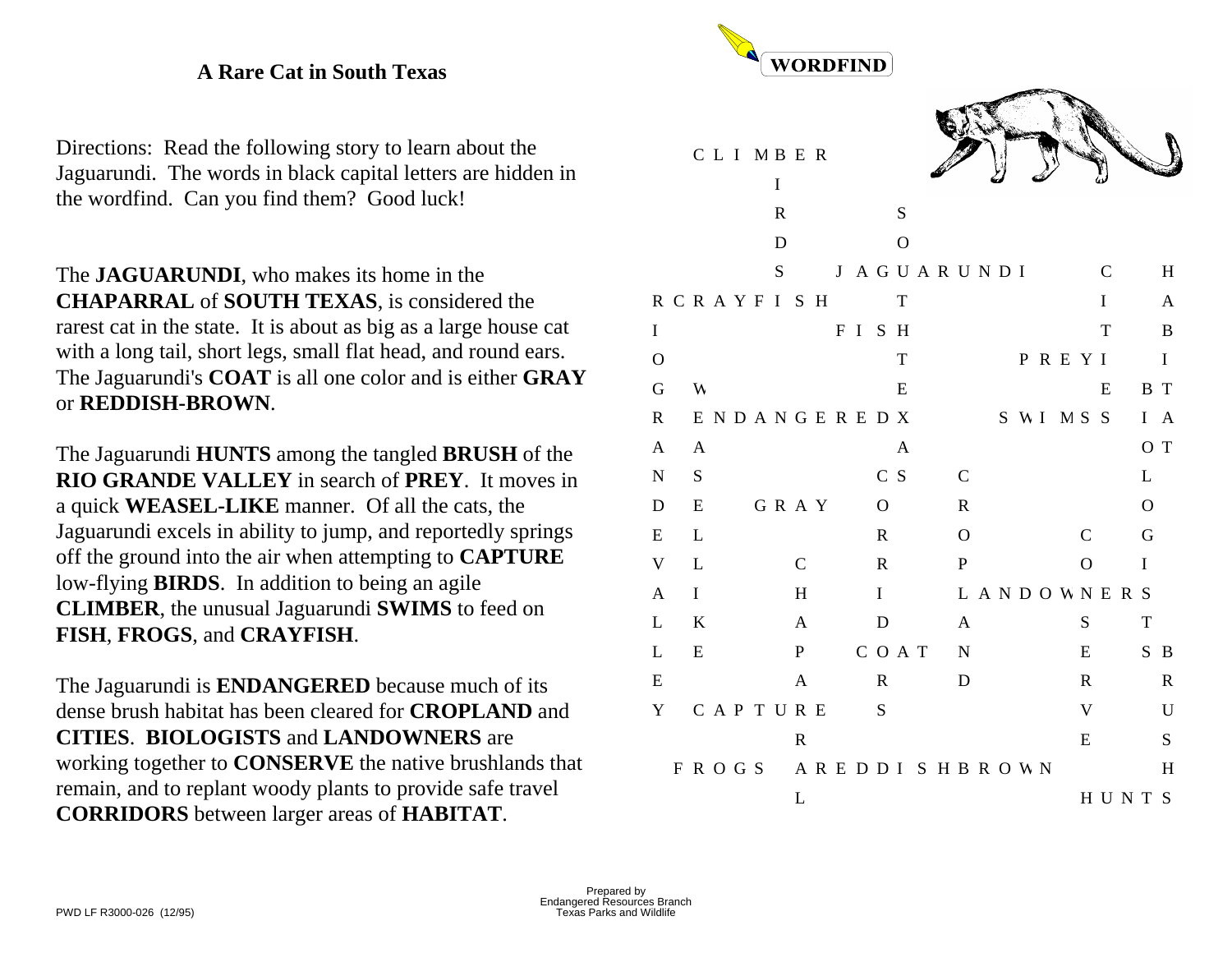# **Endangered Cats Math Activity**

1. You are a biologist studying ocelots in South Texas. In 1994, you estimated that there were about 30 ocelots living on or near the Laguna Atascosa National Wildlife Refuge. During 1995, you learn that:

1 ocelot was killed crossing a busy road,

2 ocelots moved onto the refuge from habitats far away,

10 kittens were born but only 4 survived to be adults.

How many ocelots do you now estimate are living on or near the refuge?



2. Biologists studying ocelots sometimes put special collars on them. These collars send an electronic signal that can be read by special instruments. Biologists can follow the movements of these cats by listening to the signals sent by the collars. As a biologist, you have been

tracking one particular cat for the last three nights. You have recorded the following data:

Night 1 - ocelot moved 3 miles NE

Night 2 - ocelot moved 4 miles S

Night 3 - ocelot moved 3 miles NW

Draw a "birds eye view" map showing the ocelot's movements each night. Label your drawing to show the direction and distance the cat moved each night. Draw your map using a ruler  $(1 \text{ inch} = 1 \text{ mile})$ .

3. A mother ocelot has to hunt each day to feed herself and her two kittens. If the ocelot and her kittens need 2 rabbits and 4 mice each day to survive, how many rabbits and mice would the mother have to kill to feed herself and her kittens for 7 days.

4. Pretent you are an ocelot. Your favorite hunting area is about 2 miles away from your den site. Last night you discovered that your favorite spot had been plowed and the mice and rabbits are gone. Instead of going back to your den, you decide to look for better habitat. You walk 2 more miles before you find dense cover and a place to rest. Early the next morning you walk 1 mile to the south, but it leads you to a busy highway. You decide not to cross the highway and walk 3 miles in another direction before you finally find a good hunting area. You are very tired, weak, and hungry. How many total miles did you walk looking for suitable habitat and a place to hunt?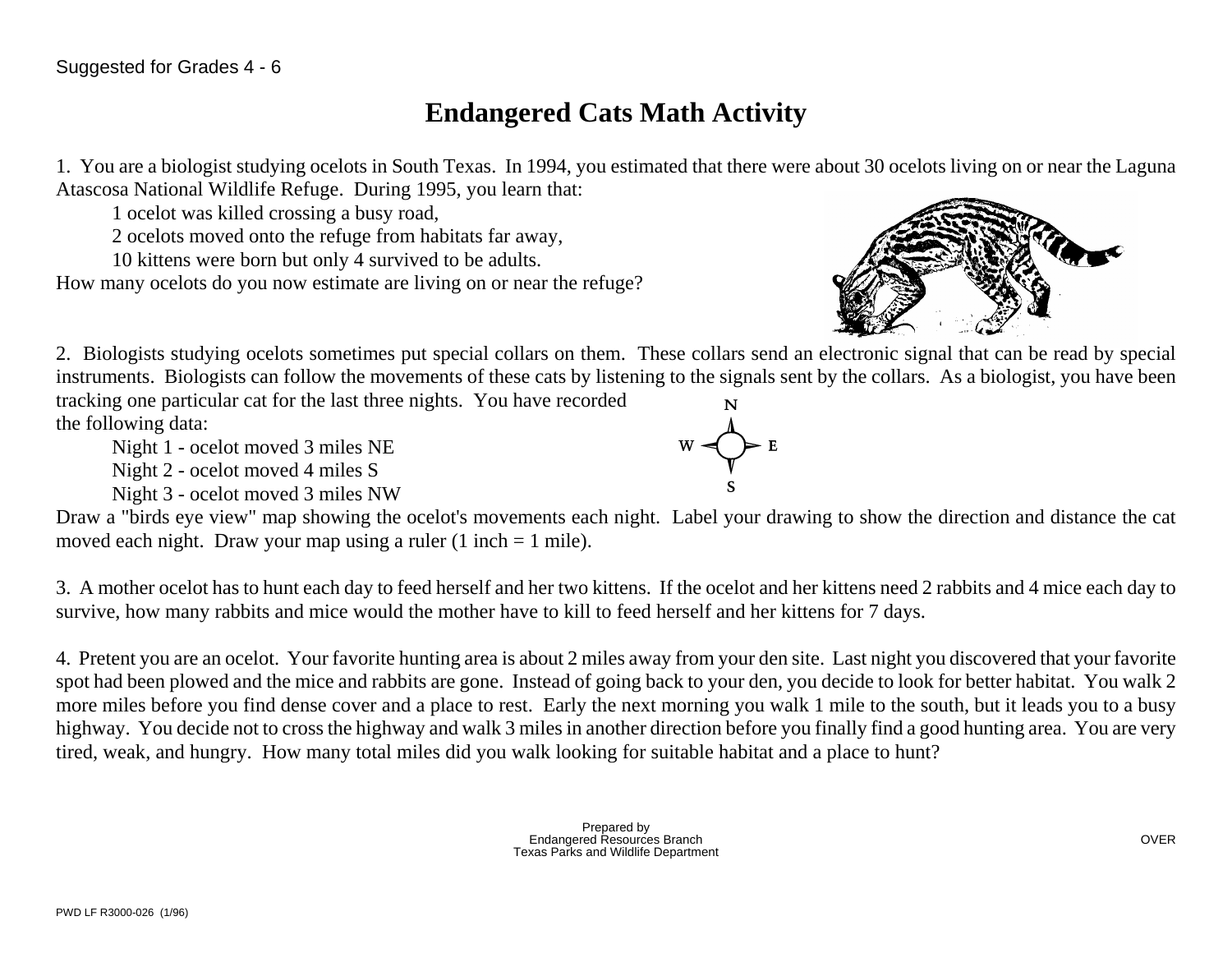### **Endangered Cats Math Activity**

Answers:

1. 35 ocelots (30 - 1 killed on road  $+ 2$  moved onto refuge  $+ 4$  kittens)



- 3. 14 rabbits and 28 mice would be needed to feed the ocelot family for 7 days.
- 4. The ocelot traveled 8 miles (2+2+1+3)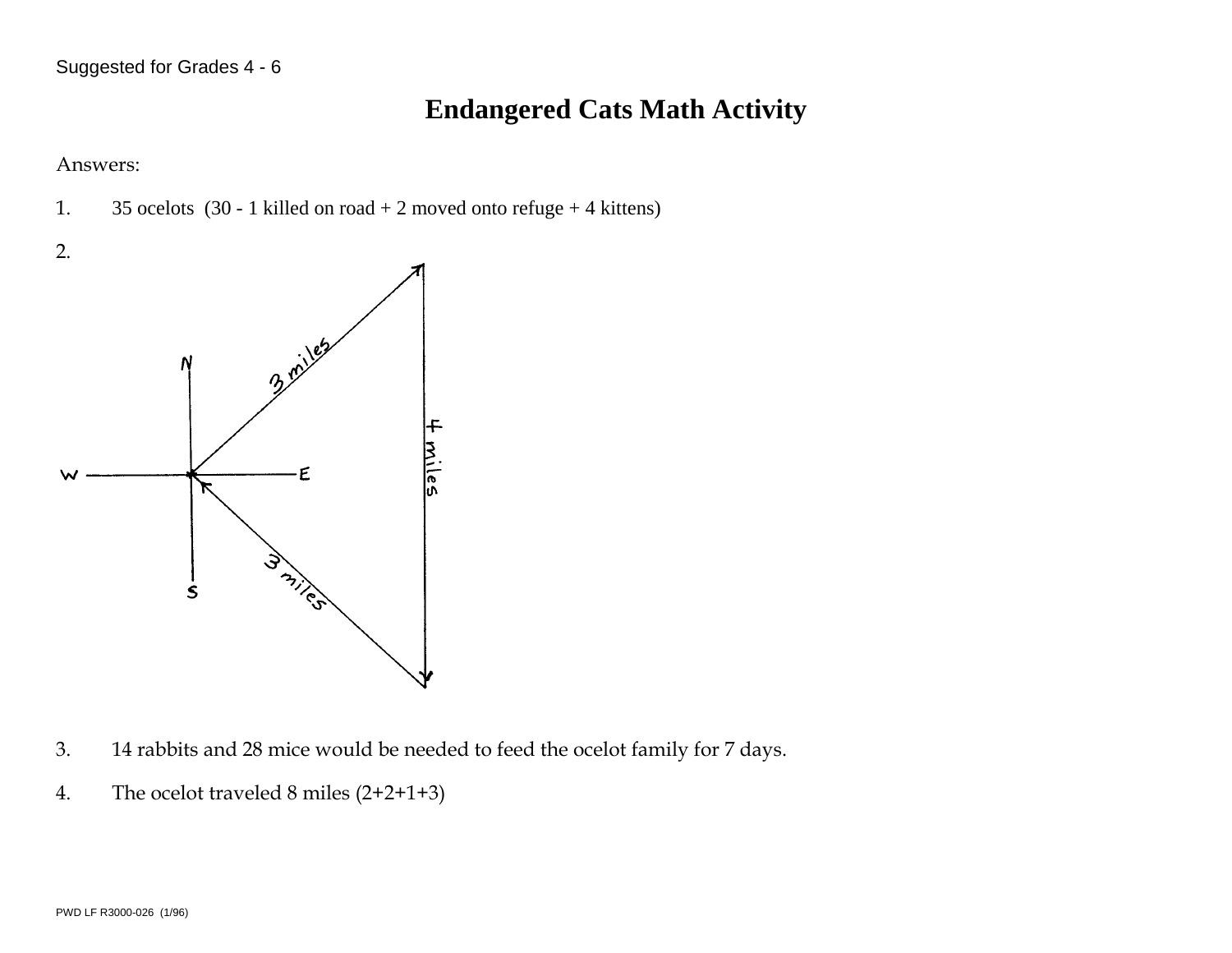### **Math Activity for Endangered Cats**

Situation:

You are a landowner whose property lies between two areas of ocelot habitat. To provide a safe travel lane between these two larger habitat areas, you have agreed to replant native brush plants on part of your property. The area you want to replant is an old farm field. You don't want to farm it anymore and are happy to restore native brush habitat for the ocelot, jaguarundi, and other wildlife. Several government agencies and conservation groups are going to help you pay for and plant the shrubs. As the landowner, you are in charge of this cooperative restoration effort. To complete the project, you will need to:



1. Determine how many acres are in the portion of land you wish to replant. To do this you walk the length and width of the field. Your pace (every two steps) is about 6 feet. You decide the field is about 800 feet long and 550 feet wide. How many acres (round to the nearest acre) are in your field? (Hint: an acre is 43,560 square feet)

2. To restore the habitat, biologists have suggested planting about 1225 seedling shrubs per acre. How many seedlings will you need?

3. If the seedling shrubs cost \$0.50 each, how much money will you need to pay for the shrubs?

4. You want to rent a planting machine designed to make the shrub planting faster and easier, and improve seedling survival. The machine rents for \$30 per hour. You estimate it will take two, 8-hour days to plant the entire field. How much money will you need for the planting machine?

### **Challenge Question:**

5. Your plan is to plant the seedlings so that they are evenly spaced throughout the field. The planting crew needs to know how far apart to plant the seedlings. If they plant the seedlings too close together, there won't be enough plants to cover the field. If they plant them too far apart, it will take extra time to go back and fill in the gaps. You know that you need to plant 1225 seedlings per acre. How far apart should the seedlings be planted? (Hint: an acre is about  $208.7$  feet by 208.7 feet).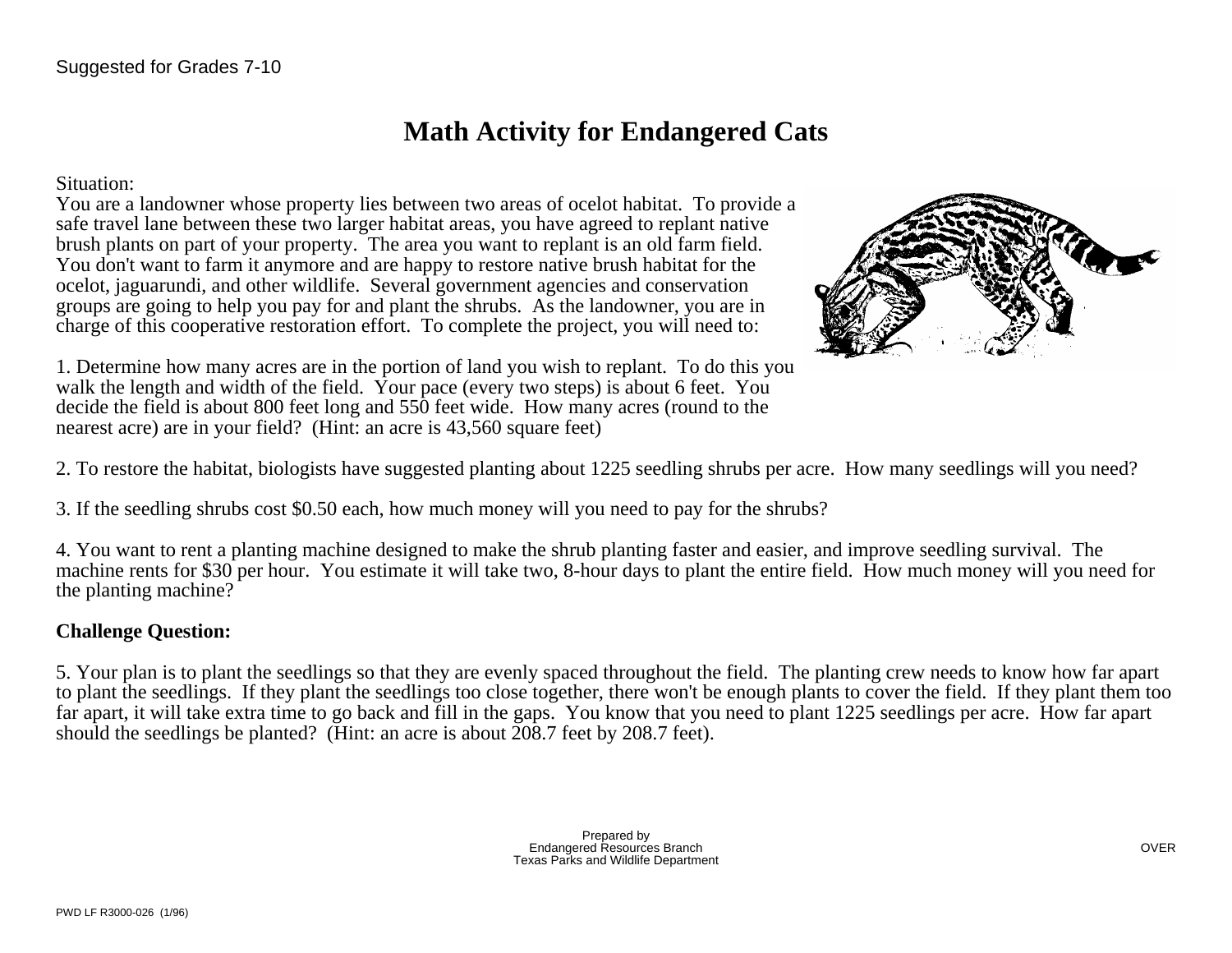# **Math Activity for Endangered Cats**

Answers:

- 1. **10 acres** (800 ft. x 550 ft.) / 43,560 sq. ft. in an acre
- 2. **12,250 seedlings** 1225 seedlings x 10 acres
- 3. **\$6,125** 12, 250 seedlings x \$0.50
- 4. **\$480** 2 days x 8 hours per day x \$30 per hour
- 5. **about 6 feet apart** 1225 seedlings / 208.7 feet